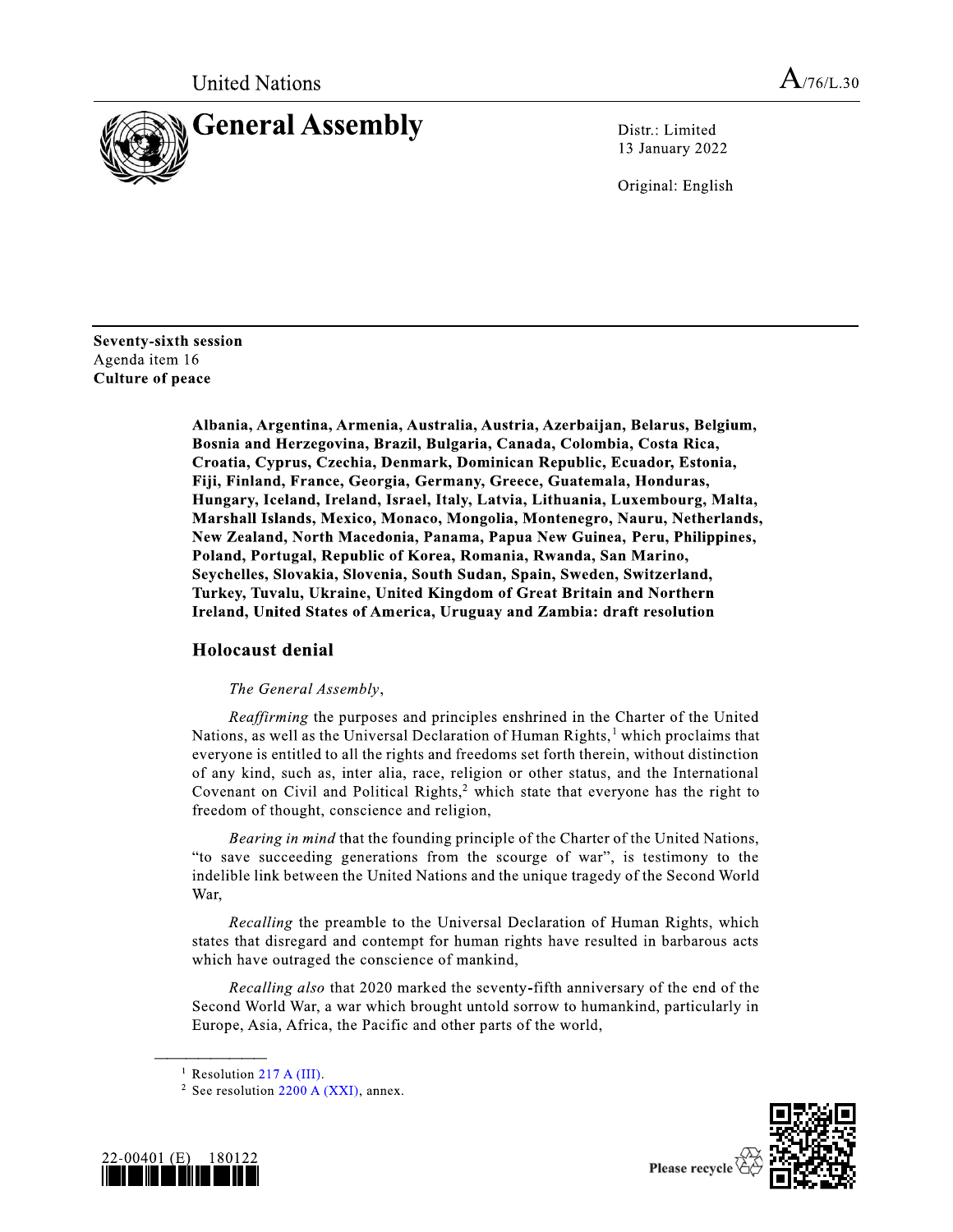Recalling further the Convention on the Prevention and Punishment of the Crime of Genocide, $3$  which was adopted in order to avoid repetition of genocides such as those committed by the Nazi regime,

*Recalling* article 18 of the Universal Declaration of Human Rights and article 18 of the International Covenant on Civil and Political Rights, which state that everyone has the right to freedom of thought, conscience and religion,

*Reaffirming* the positive role that the exercise of the right to freedom of opinion and expression and full respect for the freedom to seek, receive and impart information can play in strengthening democracy and combating religious intolerance, and reaffirming further that the exercise of the right to freedom of expression carries with it special duties and responsibilities and may therefore be subject to certain restrictions, but that these shall only be such as are provided by law and are necessary for respect of the rights or reputations of others, and for the protection of national security or of public order, or of public health or morals, and that all measures taken must be in full compliance with international human rights law, in accordance with article 19 of the International Covenant on Civil and Political Rights,

Deeply concerned about the prevalence of impunity in some instances, and the lack of accountability in some cases, in addressing violence against persons on the basis of religion or belief in public and private spheres, and stressing the importance of making the necessary efforts to raise awareness to address the spread of hate speech against persons on the basis of religion or belief,

*Reaffirming* its resolution 60/7 of 1 November 2005, which underlines that remembrance of the Holocaust is a key component of the prevention of further acts of genocide, and recalling that ignoring the historical facts of those terrible events increases the risk that they will be repeated,

*Reiterating* the principles of international law recognized by the Charter of the Nürnberg Tribunal, and taking note with appreciation of their codification by the International Law Commission in 1950,

Reaffirming its resolution 61/255 of 26 January 2007 on Holocaust denial,

*Noting* that 27 January has been designated by the United Nations as the annual International Day of Commemoration in Memory of the Victims of the Holocaust,

Acknowledging the establishment by the Secretary-General of the programme of outreach on the subject of "the Holocaust and the United Nations" as well as the work of the United Nations Educational, Scientific and Cultural Organization, including on countering Holocaust distortion and denial,

*Honouring* the courage and dedication shown by the soldiers who liberated Nazi concentration and extermination camps, and those who fought against the Nazis, including in the resistance movements, as well as all those who resisted the Nazis, and who protected or sought to rescue those who were in danger,

Taking note of the reports of the Special Rapporteur on contemporary forms of racism, racial discrimination, xenophobia and related intolerance contained in documents A/HRC/26/50, A/75/329 and A/HRC/44/58 and the report of the Special Rapporteur on freedom of religion or belief contained in document A/74/358,

Recalling that 20 January 2022 will mark 80 years since the "Wannsee" Conference", at which the implementation of the so-called "Final Solution to the Jewish Question" was discussed and coordinated by officials of Nazi Germany,

<sup>&</sup>lt;sup>3</sup> Resolution  $260$  A (III), annex.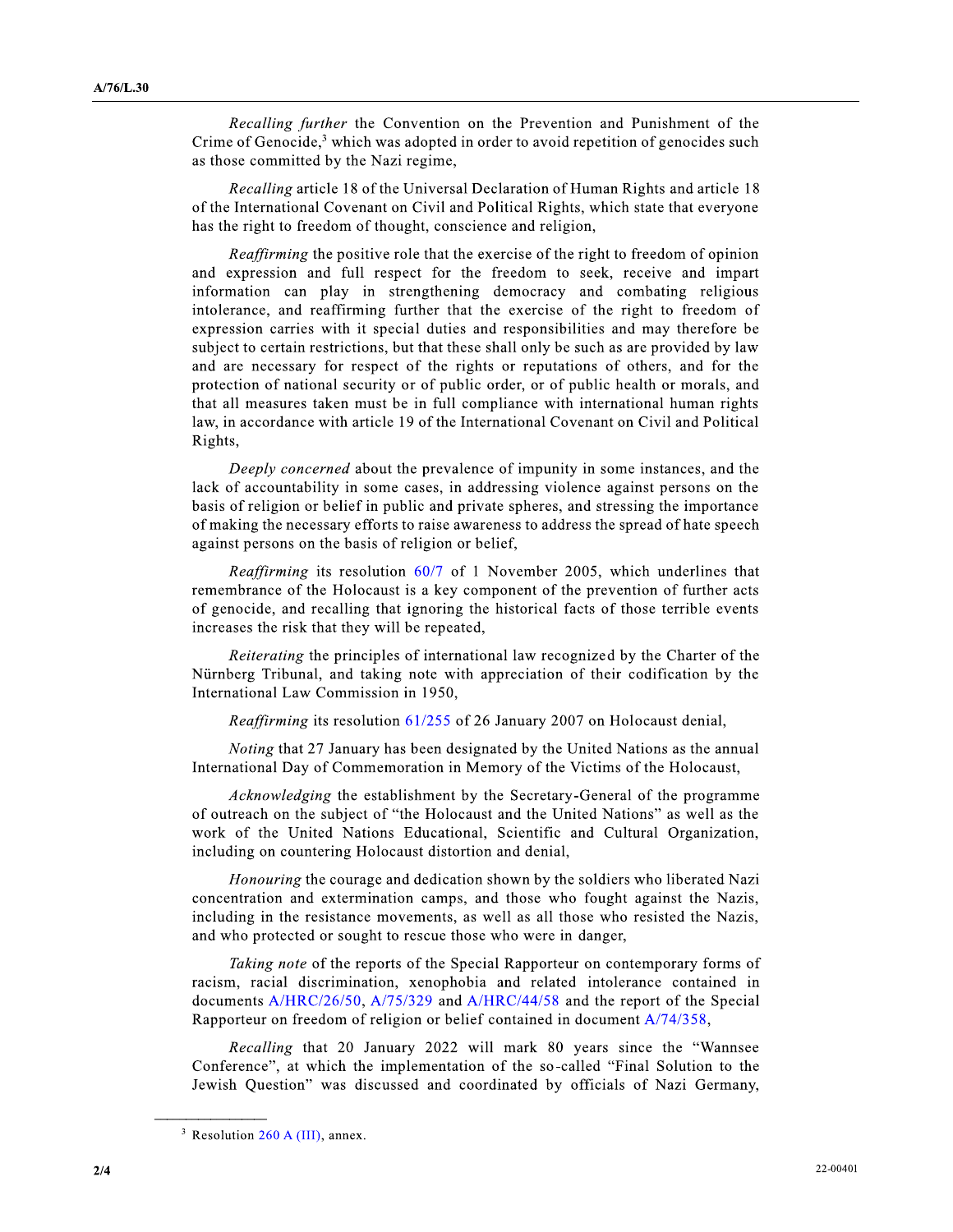resulting in the systematic establishment of the Nazi death camps, ultimately resulting in war crimes and crimes against humanity,

Reaffirming that the Holocaust, which resulted in the murder of nearly 6 million Jews, 1.5 million of whom were children, comprising one third of the Jewish people, in addition to the killing of millions of members of other nationalities, minorities and other targeted groups and individuals, will forever be a warning to all people of the dangers of hatred, bigotry, racism and prejudice,

Noting that Holocaust denial refers to discourse and propaganda that deny the historical reality and the extent of the extermination of the Jews by the Nazis and their accomplices during the Second World War, known as the Holocaust or Shoah,

Noting also that Holocaust denial refers specifically to any attempt to claim that the Holocaust did not take place, and may include publicly denying or calling into doubt the use of principal mechanisms of destruction (such as gas chambers, mass shooting, starvation, and torture) or the intentionality of the genocide of the Jewish people,

Bearing in mind that Holocaust denial in its various forms is an expression of antisemitism.

Noting that distortion and/or denial of the Holocaust refers, inter alia, to:

(a) Intentional efforts to excuse or minimize the impact of the Holocaust or its principal elements, including collaborators and allies of Nazi Germany,

(b) Gross minimization of the number of the victims of the Holocaust in contradiction to reliable sources,

- Attempts to blame the Jews for causing their own genocide,  $(c)$
- Statements that cast the Holocaust as a positive historical event.  $(d)$

(e) Attempts to blur the responsibility for the establishment of concentration and death camps devised and operated by Nazi Germany by putting blame on other nations or ethnic groups,

*Emphasizing* that States, regional organizations, national human rights institutions, civil society, non-governmental organizations, religious communities and the media play a crucial role in promoting tolerance and understanding, as well as fighting racism, negative stereotypes, hate speech and the deliberate spread of disinformation that may incite to discrimination, hostility or violence, and in the universal promotion and protection of human rights,

Noting with concern the growing prevalence of Holocaust denial or distortion through the use of information and communications technologies,

Noting the global and open nature of the Internet and the significant role of social media in spreading information, and their potential to play a positive role in the preservation of the memory of the Holocaust, promoting historically accurate Holocaust education and countering Holocaust denial and distortion,

*Expressing concern* about the spread of disinformation and misinformation, particularly on social media platforms, which can be designed and implemented so as to mislead, to spread racism, intolerance, xenophobia, negative stereotyping and stigmatization, and to violate and abuse human rights,

Taking note of the report of the Special Rapporteur on contemporary forms of racism, racial discrimination, xenophobia and related intolerance contained in document A/64/295 emphasizing the importance of history classes in teaching the events and human suffering which arose out of the adoption of ideologies such as